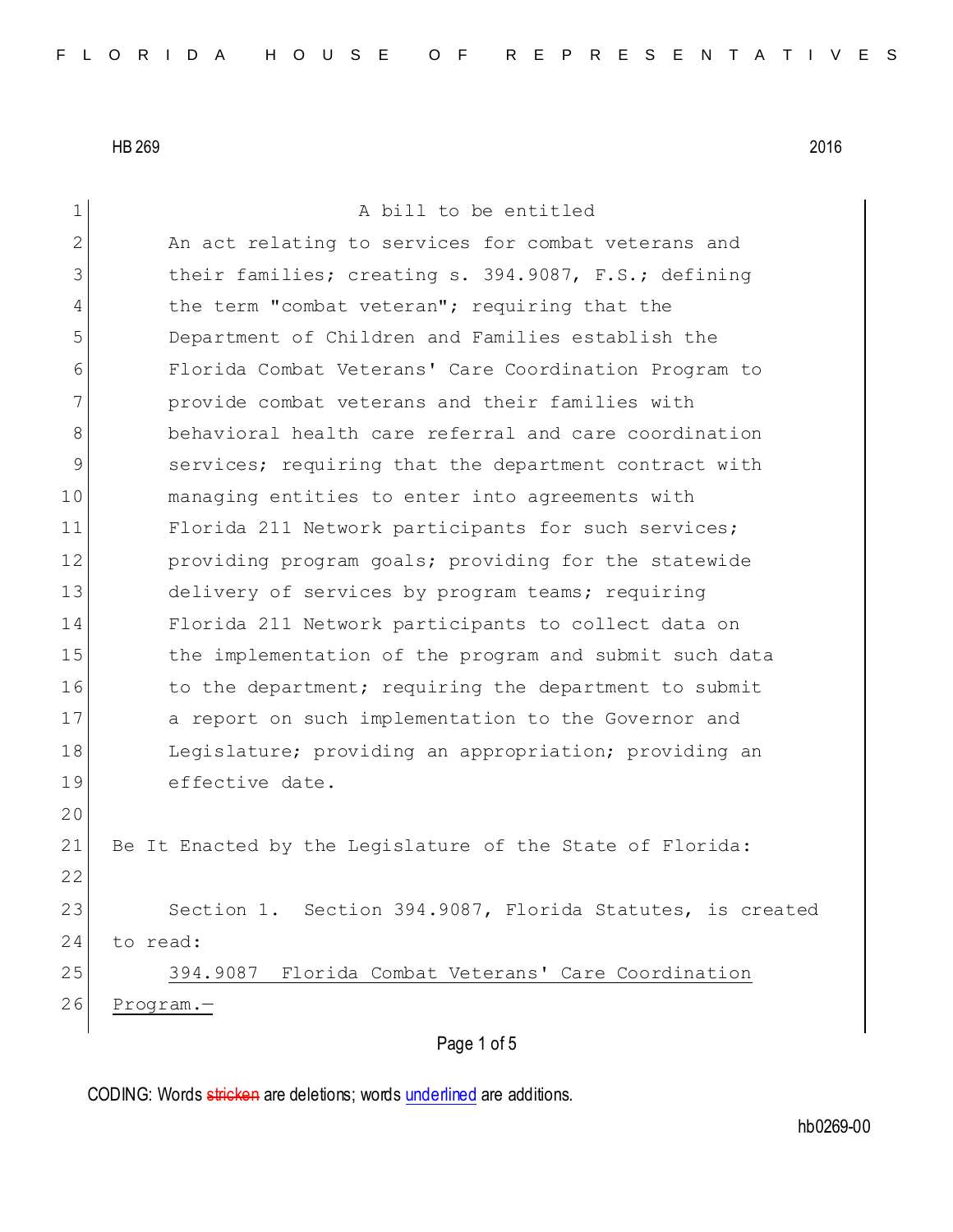| 27 | As used in this section, the term "combat veteran"<br>(1)        |
|----|------------------------------------------------------------------|
| 28 | means a wartime veteran as defined in s. 1.01(14).               |
| 29 | The Department of Children and Families, in<br>(2)               |
| 30 | consultation with the Florida Alliance of Information and        |
| 31 | Referral Services, shall establish the Florida Combat Veterans'  |
| 32 | Care Coordination Program. The department shall contract with    |
| 33 | managing entities, as defined in s. 394.9082(2)(d), to enter     |
| 34 | into agreements with Florida 211 Network participants to provide |
| 35 | combat veterans and their families in this state with dedicated  |
| 36 | behavioral health care referral services, especially mental      |
| 37 | health and substance abuse services. The department shall model  |
| 38 | the program after the proof-of-concept pilot program established |
| 39 | in 2014 by the Crisis Center of Tampa Bay and the Florida        |
| 40 | Department of Veterans' Affairs in Hillsborough, Pasco,          |
| 41 | Pinellas, Polk, and Manatee Counties.                            |
| 42 | (3)<br>The goals of the program are to:                          |
| 43 | Prevent suicides by combat veterans.<br>(a)                      |
| 44 | Increase the use of United States Department of<br>(b)           |
| 45 | Veterans Affairs' programs and services by combat veterans.      |
| 46 | Increase the number of combat veterans who use other<br>(C)      |
| 47 | available community-based programs and services.                 |
| 48 | (4)<br>The program must be available statewide. Program          |
| 49 | services must be provided by program teams operated by Florida   |
| 50 | 211 Network participants, as authorized by s. 408.918. A Florida |
| 51 | 211 Network participant may provide services in more than one    |
| 52 | managing entity's geographic area under a single contract.       |
|    | Page 2 of 5                                                      |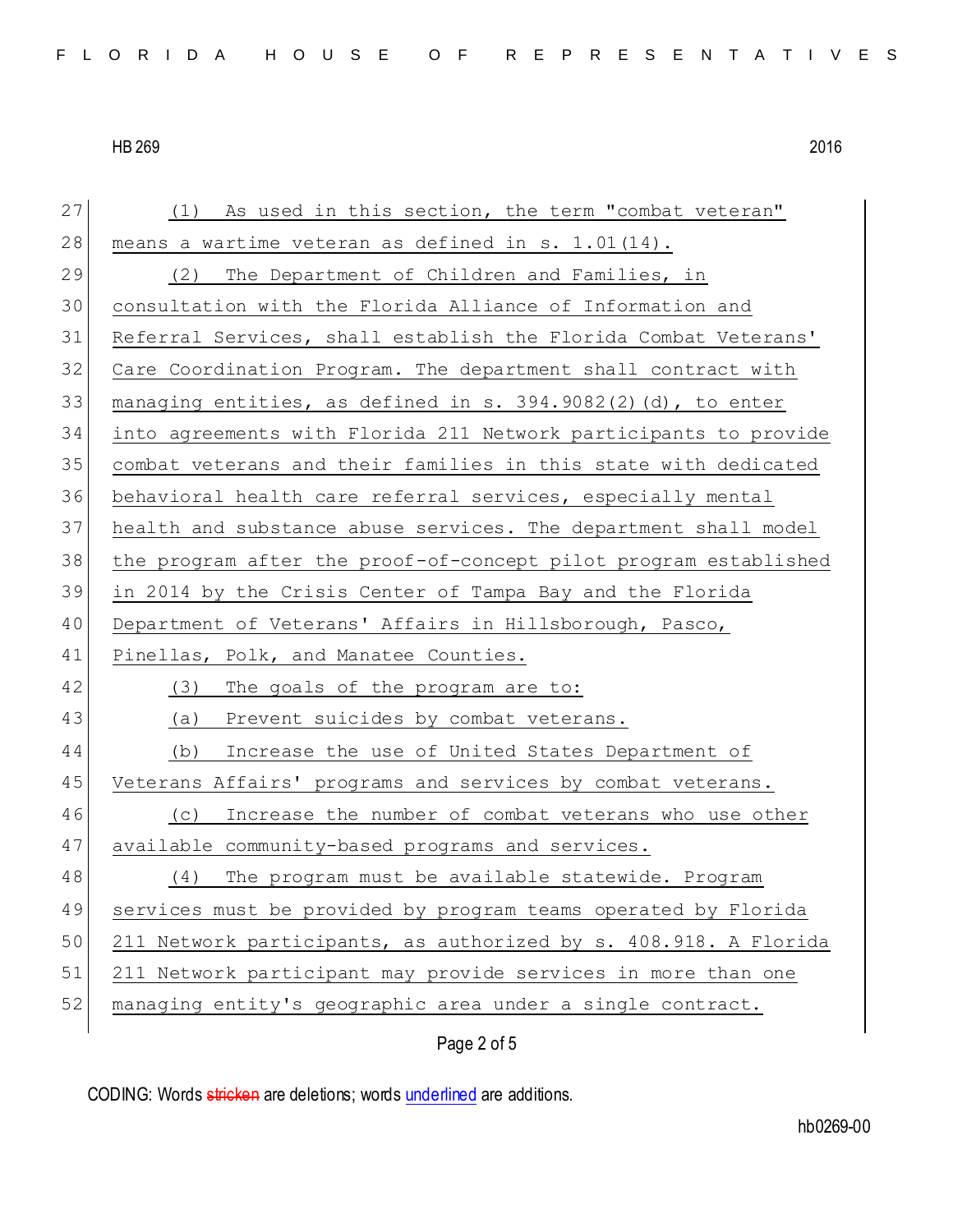| 53 | The program teams shall provide referral and care<br>(5)        |
|----|-----------------------------------------------------------------|
| 54 | coordination services to combat veterans and their families and |
| 55 | expand the existing Florida 211 Network to include the optimal  |
| 56 | range of veterans' service organizations and programs. Program  |
| 57 | services must include:                                          |
| 58 | (a) Telephonic peer support, crisis intervention, and the       |
| 59 | communication of information on referral resources.             |
| 60 | Treatment coordination, including coordination of<br>(b)        |
| 61 | followup care.                                                  |
| 62 | (c) Suicide assessment.                                         |
| 63 | (d) Promotion of the safety and wellness of combat              |
| 64 | veterans and their families, including continuous safety        |
| 65 | planning and support.                                           |
| 66 | (e) Resource coordination, including data analysis, to          |
| 67 | facilitate acceptance, enrollment, and attendance by combat     |
| 68 | veterans and their families in United States Department of      |
| 69 | Veterans Affairs' programs and services and other available     |
| 70 | community-based programs and services.                          |
| 71 | Immediate needs assessments, including safety planning<br>(f)   |
| 72 | and support.                                                    |
| 73 | To enhance program services, program teams shall:<br>(6)        |
| 74 | Track the number of requests from callers who are<br>(a)        |
| 75 | combat veterans or their family members.                        |
| 76 | Follow up with callers or their family members to<br>(b)        |
| 77 | determine whether they have acted on the referrals or received  |
| 78 | the assistance needed, or if additional referral or advocacy is |
|    | Page 3 of 5                                                     |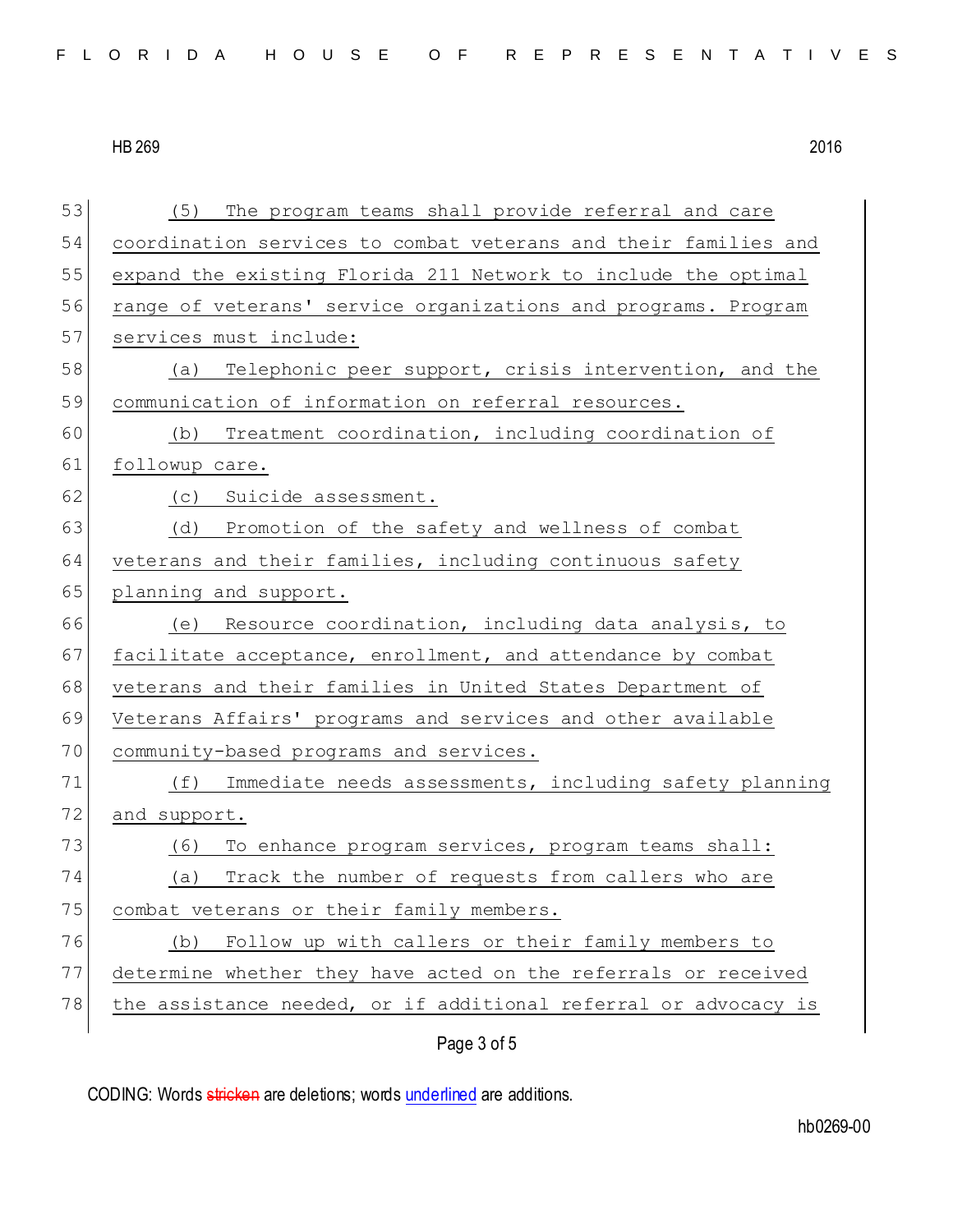| 79  | needed.                                                          |
|-----|------------------------------------------------------------------|
| 80  | Develop and implement communication strategies, such<br>(C)      |
| 81  | as media promotions, public service announcements, print and     |
| 82  | Internet articles, and community presentations, to inform combat |
| 83  | veterans and their families about available United States        |
| 84  | Department of Veterans Affairs' programs and services and other  |
| 85  | available community-based programs and services.                 |
| 86  | (d) Document all calls and capture all necessary data to         |
| 87  | improve outreach to combat veterans and their families and       |
| 88  | report such data to the managing entity.                         |
| 89  | (7) Florida 211 Network participants shall collect and           |
| 90  | submit data on the implementation of the program to the          |
| 91  | department in the format prescribed by the department. The       |
| 92  | department shall use such data to prepare a report for submittal |
| 93  | to the Governor, the President of the Senate, and the Speaker of |
| 94  | the House of Representatives by December 15, 2017. The report    |
| 95  | must include:                                                    |
| 96  | (a)<br>The number of calls received.                             |
| 97  | (b) Demographic information for each caller, including,          |
| 98  | but not limited to, the caller's military affiliation, the       |
| 99  | caller's veteran status, and if the caller is receiving services |
| 100 | through United States Department of Veterans Affairs' programs   |
| 101 | and services or other available community-based programs and     |
| 102 | services.                                                        |
| 103 | The nature of each call, including, but not limited<br>(C)       |
| 104 | to, the concerns prompting the call and the services requested.  |
|     | Page 4 of 5                                                      |